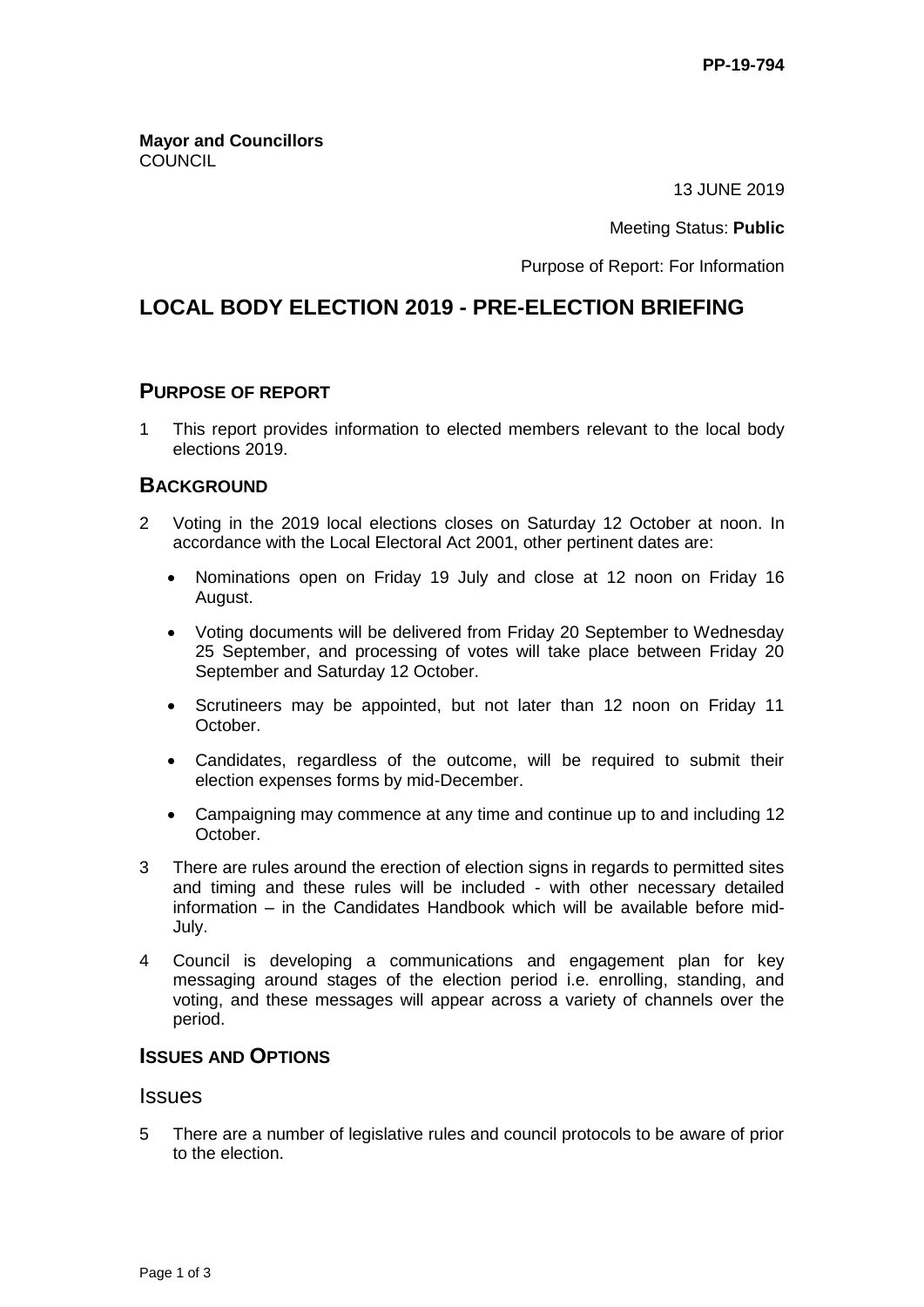6 In April 2004 the Controller and Auditor-General published *Good Practice for Managing Public Communications by Local Authorities.* Set out below are the relevant extracts from this publication relating to council communications in the three-month pre-election period 12 July 2019 to polling day 12 October 2019. In the report there are two key principles relating to elections:

*Principle 12 – a local authority must not promote, nor be perceived to promote the re-election prospects of a sitting member. Therefore, the use of council resources for re-election purposes is unacceptable and possibly unlawful.*

*Principle 13 – A council's communications policy should also recognise the risk that communications by or about members, in their capacities as spokespersons for council, during a pre-election period could result in the member achieving electoral advantage at ratepayers' expense. The chief executive officer (or his or her delegate) should actively manage the risk in accordance with the relevant electoral law.*

- 7 These guidelines will be put into effect in early July insofar as the content and circulation of council communications, council-funded newsletters and other similar publications are concerned.
- 8 The Local Government Act 2002 requires the chief executive to produce a preelection report by the end of July 2019. The purpose of the report is to provide information to promote public discussion about the issues facing the local authority.
- 9 Council staff have been briefed on the protocols applying to staff during the preelection period.
- 10 During the three months prior to polling day council resources should not be used in any way that could be deemed to give any sitting member an electoral advantage or by any sitting member solely in their capacity as a candidate for the elections.

Not permitted – use of council stationery, email, postage, internet, website, branding, photocopiers/faxes, phones, council venues explicitly for campaigning purposes; any use of council communications channels that could be construed as giving a sitting member an unfair electoral advantage through raising their profile where this is not necessary.

Permitted – photos of members where it is the practice to include them, such as in the Annual Report or website; communication by spokespersons on council business to the public where this is part of 'business as usual'.

11 If any complaints are lodged with the Electoral Officer she is bound by law to report these to the Police.

### **CONSIDERATIONS**

Policy considerations

12 There are no policy considerations.

#### Legal considerations

13 There are no additional legal considerations.